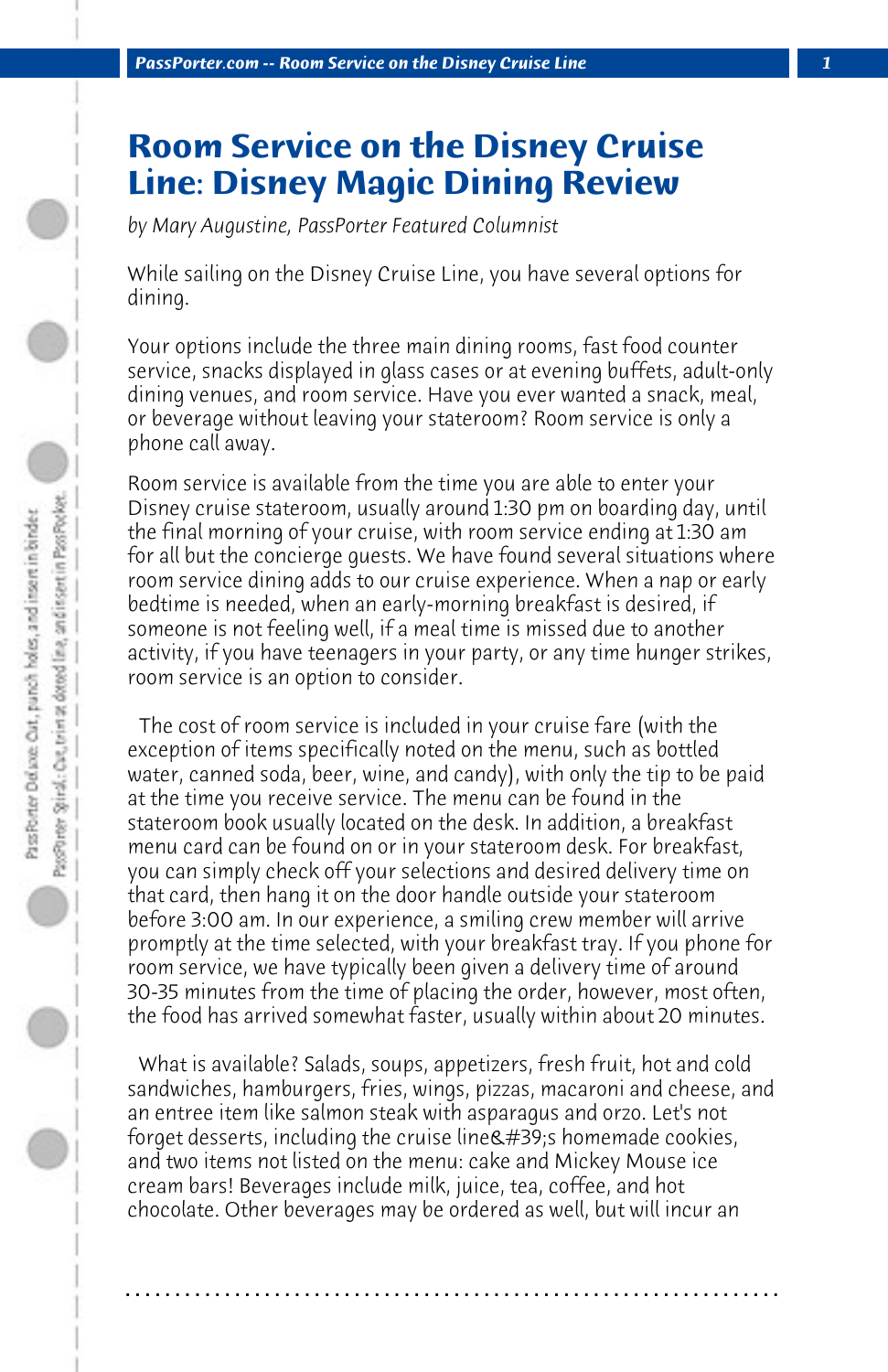additional charge. Breakfast items include cold cereals and granola, toast, donuts, bagels, muffins, pastries, croissants, and English muffins. For a preview of all items, the Disney Cruise Line website lists the room service menu, under dining options. We have been able to order some items not listed on the menu, including gluten-free bread or buns, soy milk, veggie burgers, and the desserts mentioned above. If you are wondering about something that is not on the menu, simply inquire when you place your order.

Tipping is the one cost of room service on Disney Cruise Line. I've read that \$1-\$2 per visit is an acceptable tip. You may tip in cash or add the tip to a charge slip, which we have received when ordering items such as sodas or bottled water that incur an additional charge. We tip in cash and have always found the crew member delivering the food to be happy to receive cash.

 What to do when you're done with the meal? You may call room service for tray pick-up, or simply place the tray outside your stateroom door. Your stateroom host will also clear away any trays during the morning or evening housekeeping service.

 We have used room service on each of our five Disney cruises, and offer the following tips:

 - Bring some \$1 and \$5 bills to use for room service tips.

 - Consider ordering snacks on boarding day, to be enjoyed while unpacking, sailing away, or waiting for dinner. We like the All Hands on Deck cheese and cracker tray, the fruit bowl, and cookies!

 - If you have teens or other frequent snackers, order extra items that can be stored in the stateroom cooler/refrigerator.

 - Room service breakfasts can be quite helpful on port day mornings. If some members of your party are slow in getting ready while others are hungry, breakfast can begin in your stateroom. This promotes harmony and reduces nagging. Can you guess that we've cruised with teens?

 - If you have a veranda, consider dining there at least once. We find that a meal, snack, or beverage on the veranda is delightful.

 In short, room service is a wonderful option to consider while cruising with Mickey. The variety, minimal cost (tip), and convenience of room service is just one more part of the magic when sailing with Disney Cruise Line.

*About The Author: Mary Augustine is retired. She has been a Disney fan since the original Micky Mouse Club was on television!*

**. . . . . . . . . . . . . . . . . . . . . . . . . . . . . . . . . . . . . . . . . . . . . . . . . . . . . . . . . . . . . . . . . .**

*Article last updated: 11-08-2012*